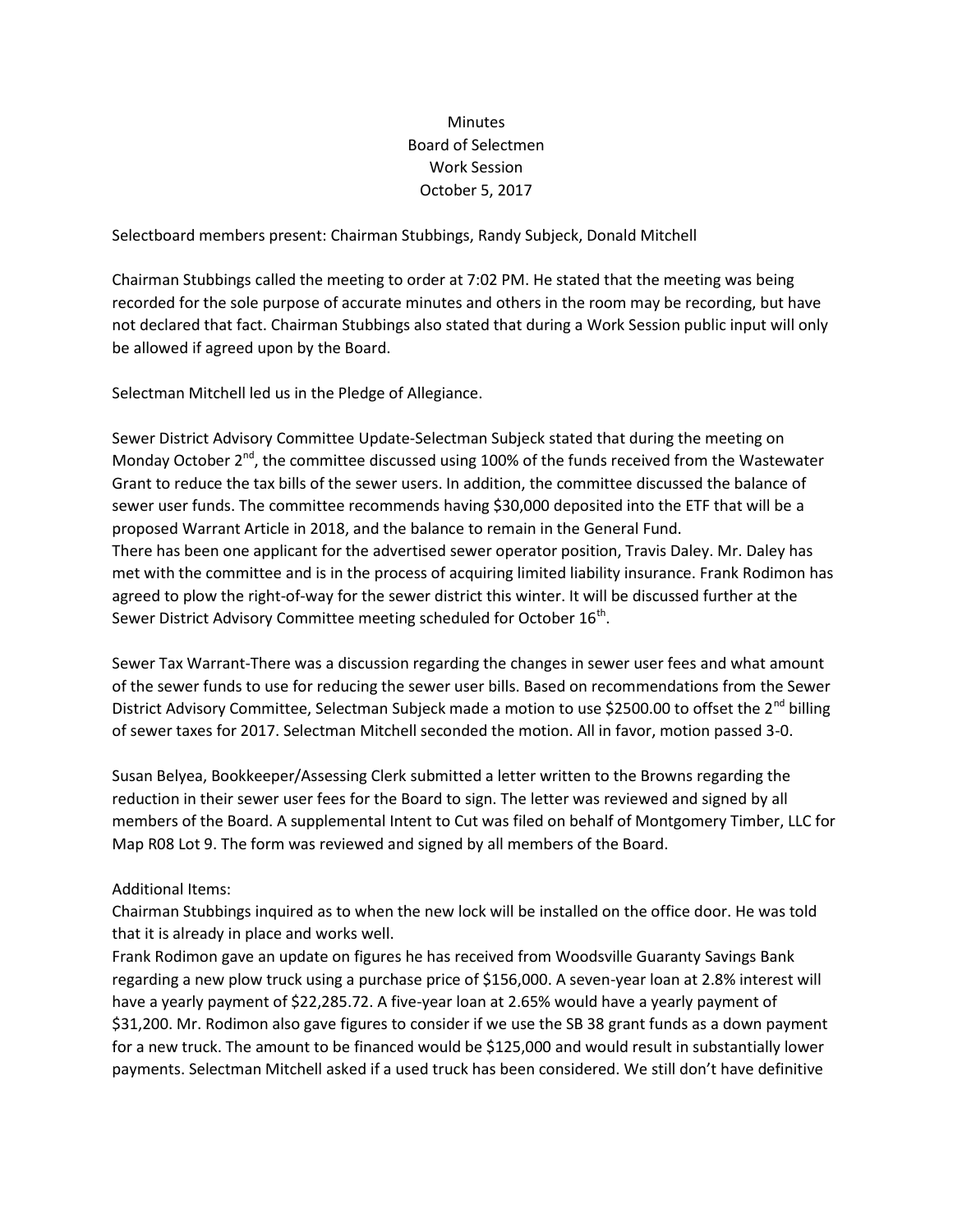answers regarding the lease on the truck we have, so it is difficult to move forward. Mr. Rodimon stated that he will go down to Liberty next week to see if he can get some answers. Chris Fournier from HEB met with Frank Rodimon following the July  $1<sup>st</sup>$  storm regarding the cost of replacing some of the affected culverts. HEB submitted proposals to replace culverts that were affected

by the July 1<sup>st</sup> storm. Frank Rodimon had replacement culvert prices from Ferguson Water Works and used those figures to compare to the proposals from HEB.

There was a discussion regarding the amount of paperwork required by FEMA. Frank Rodimon stated that it would be helpful to have someone involved that can take photos of damage and assist with the paperwork. He stated that as a working road agent, not an administrative road agent, it can be difficult to keep up with FEMA's requirements. There was a discussion with the Board in regards to what assistance would be beneficial and whom, if anyone, he has in mind. Any one of the selectmen can assist when available.

Frank Rodimon and Selectman Subjeck attended the NH DOT Ten-year Transportation Plan meeting in Plymouth on Thursday. They reported that Piermont is on the list to have two small paving jobs done.

Bernie Marvin supplied information to Chairman Stubbings regarding a CPR course for town employees. The cost for the initial CPR course is \$45 per person, or \$35 per person for re-certification. The CPR course with First Aid is \$90 per person, or \$70 per person for re-certification. Chairman Stubbings asked Jen Rugar to follow up with people that have indicated they are interested so we have an idea of the total cost.

Chairman Stubbings stated one of the Town's legal cases came to an agreement without having to go to court. Following a re-visit to a property by Avitar Associates, Shansab-Map R03 Lots 31 & 31 01, assessment changes were agreed upon.

Computer System Updates- Stan Eckel submitted recommendations for a UPS for the server, as well as a recommendation for a new firewall. The current firewall is no longer supported and there are access issues with it. Mr. Eckel has been in contact with NH DMV regarding the process of replacing it. Selectman Subjeck made a motion to move forward with both recommendations. Selectman Mitchell seconded the motion. All in favor, motion passed 3-0.

Barton Road Bridge Reimbursement- Chairman Stubbings stated that he has almost all the documents required to file for the final reimbursement. There is a question whether or not the Town has received the full reimbursement for a request that was submitted in the amount of \$86,957.11 for the project. Chairman Stubbings stated he expects to have the paperwork ready to be signed at the BOS meeting scheduled for Tuesday October  $10^{\text{th}}$ .

Board of Tax and Land Appeals (BTLA)- The Board received letters from BTLA stating that mediation is required for two BTLA requests we have received. The Town also received from BTLA, a copy of a letter sent to an applicant requesting documentation to show exact ownership name of the property.